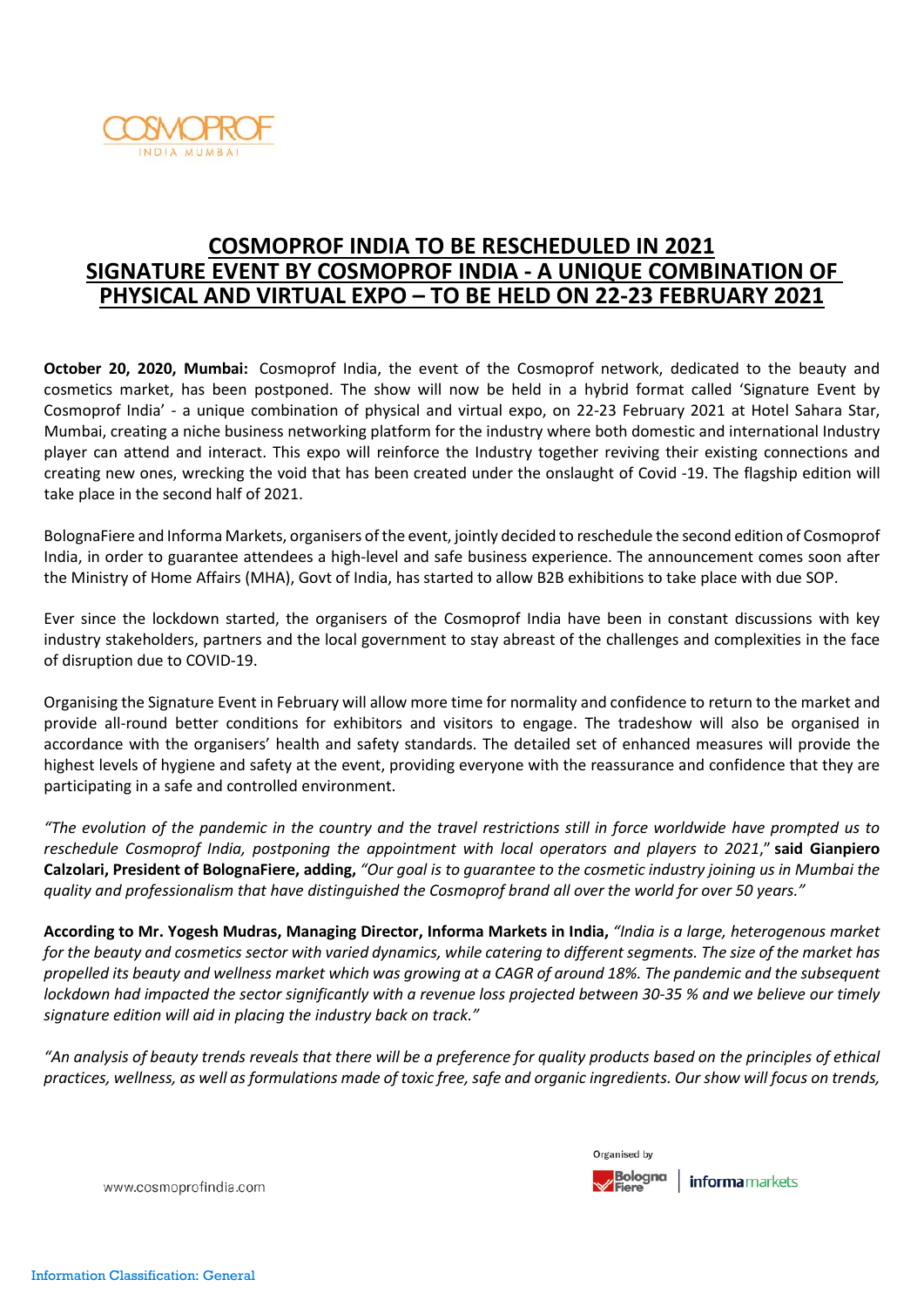

personal care formulation challenges, innovations and opportunities around creating new products to fortify the sector. It will be the perfect platform for beauty & personal care companies and professionals wishing to reinforce their business *relationships with partners and to have greater visibility among stakeholders and new players,"* he added.

## **About BolognaFiere Group [\(www.bolognafiere.it\)](http://www.bolognafiere.it/)**

BolognaFiere Group is the world's leading trade show organiser in cosmetics, fashion, architecture, building, art and culture, and boasts one of the most advanced exhibition centres in the world. BolognaFiere Group manages three exhibition centres (Bologna, Modena, and Ferrara) with an exhibition portfolio of over 80 events in Italy and abroad. BolognaFiere Group consists of several companies that offer an extensive range of event services and provide companies with all of the specialised services and promotional activities needed to successfully participate in its exhibitions.

## **About BolognaFiere Cosmoprof [\(www.cosmoprof.com\)](http://www.cosmoprof.com/)**

BolognaFiere Cosmoprof is the group organizing Cosmoprof Worldwide Bologna, as part of BolognaFiere Group. Cosmoprof Worldwide Bologna is the most important meeting point in the world for beauty professionals, established in 1967 and held in Bologna, Italy. For the 2019 edition, Cosmoprof registered more than 265.000 attendees from 150 countries in the world, with an increase by 10% of foreign professionals, and 3,033 exhibitors from 70 countries. The Cosmoprof platform extends throughout the entire world, with its events in Bologna, Las Vegas, Mumbai, and Hong Kong, China (with Cosmoprof Worldwide Bologna, Cosmoprof North America, Cosmoprof India, and Cosmoprof Asia). Recently the fifth exhibition of the network has been announced: Cosmoprof CBE ASEAN, in Thailand, will focus on the cosmetic industry in South-East Asia. The Cosmoprof platform will reinforce its influence in Europe, thanks to the acquisition of the German group Health and Beauty, in South America, thanks to the collaboration with Beauty Fair -Feira Internacional De Beleza Profissional, and in Asia.

## **About Informa Markets**

Informa Markets creates platforms for industries and specialist markets to trade, innovate and grow. Our portfolio is comprised of more than 550 international B2B events and brands in markets including Healthcare & Pharmaceuticals, Infrastructure, Construction & Real Estate, Fashion & Apparel, Hospitality, Food & Beverage, and Health & Nutrition, among others. We provide customers and partners around the globe with opportunities to engage, experience and do business through face-to-face exhibitions, specialist digital content and actionable data solutions. As the world's leading exhibitions organiser, we bring a diverse range of specialist markets to life, unlocking opportunities and helping them to thrive 365 days of the year. For more information, please visit [www.informamarkets.com](http://www.informamarkets.com/)

## **About Informa Markets and our business in India**

Informa Markets is owned by Informa PLC, a leading B2B information services group and the largest B2B Events organiser in the world. Informa Markets in India (formerly UBM India) is India's leading exhibition organizer, dedicated to help specialist markets and customer communities, domestically and around the world to trade, innovate and grow through exhibitions, digital content & services, and conferences & seminars. Every year, we hosts over 25 large scale exhibitions, 40 conferences, along with industry awards and trainings across the country; thereby enabling trade across multiple



www.cosmoprofindia.com